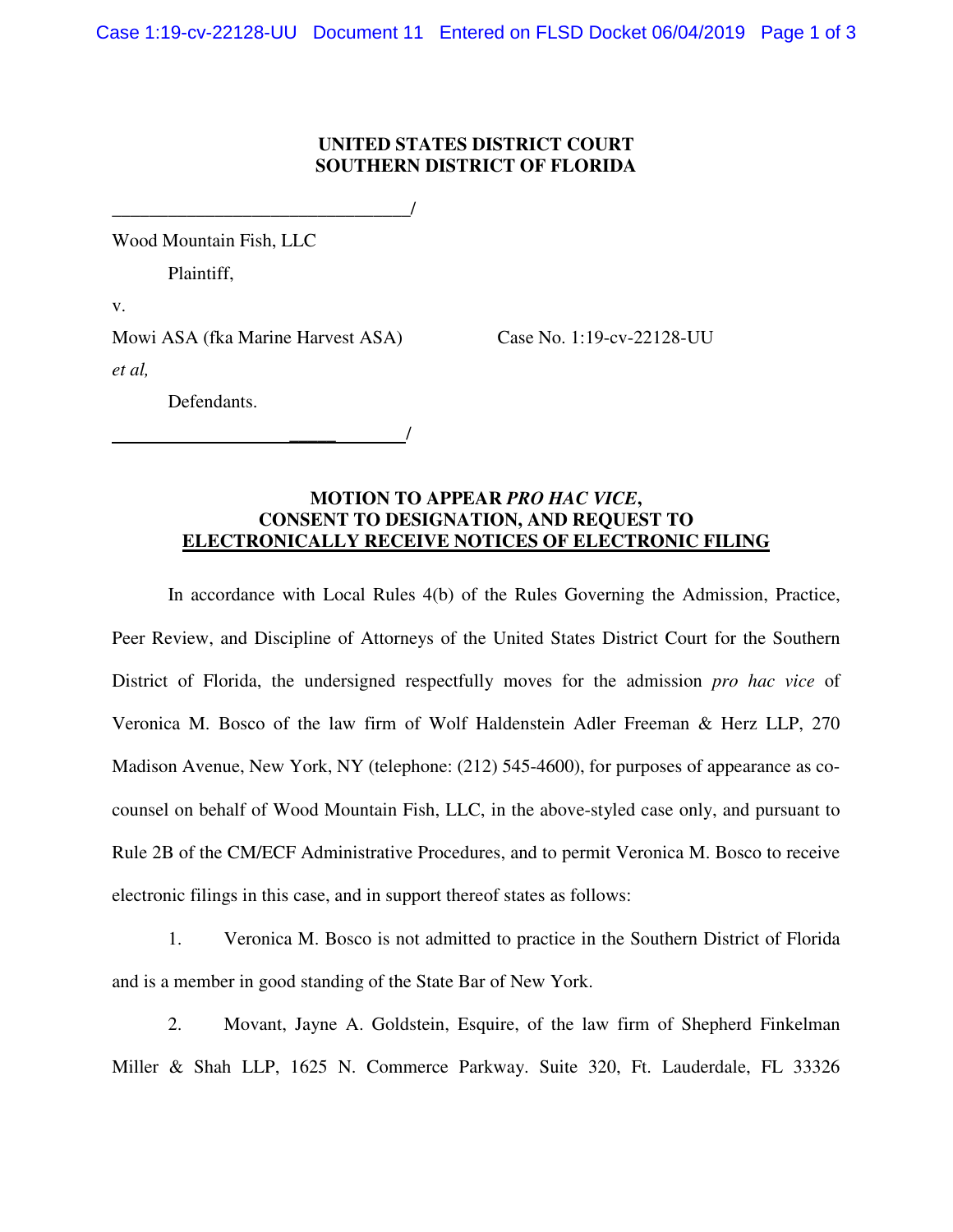(telephone: (954) 515-0123) is a member in good standing of The Florida Bar and the United States District Court for the Southern District of Florida and is authorized to file through the Court s electronic filing system. Movant consents to be designated as a member of the Bar of this Court with whom the Court and opposing counsel may readily communicate regarding the conduct of the case, upon whom filings shall be served, who shall be required to electronically file and serve all documents and things that may be filed and served electronically, and who shall be responsible for filing and serving documents in compliance with the CM/ECF Administrative Procedures. *See* Section 2B of the CM/ECF Administrative Procedures.

3. In accordance with the local rules of this Court, Veronica M. Bosco has made payment of this Court's \$75.00 admission fee. A certification in accordance with Rule 4(b) is attached hereto.

4. Veronica M. Bosco, by and through designated counsel and pursuant to Section 2B CM/ECF Administrative Procedures, hereby requests the Court to provide Notice of Electronic Filings to Veronica M. Bosco at email address: bosco@whafh.com.

WHEREFORE, Jayne A. Goldstein, moves this Court to enter an Order admitting Veronica M. Bosco to appear before this Court *pro hac vice* on behalf of Wood Mountain Fish, LLC, for all purposes relating to the proceedings in the above-styled matter and directing the Clerk to provide notice of electronic filings to Veronica M. Bosco at email address: bosco@whafh.com

Date: June 4, 2019 Respectfully submitted,

/s/ *Jayne A. Goldstein*\_\_\_\_\_\_ Jayne A. Goldstein (FL Bar No. 144088) **Shepherd Finkelman Miller & Shah LLP**  1625 N. Commerce Parkway, Suite 320